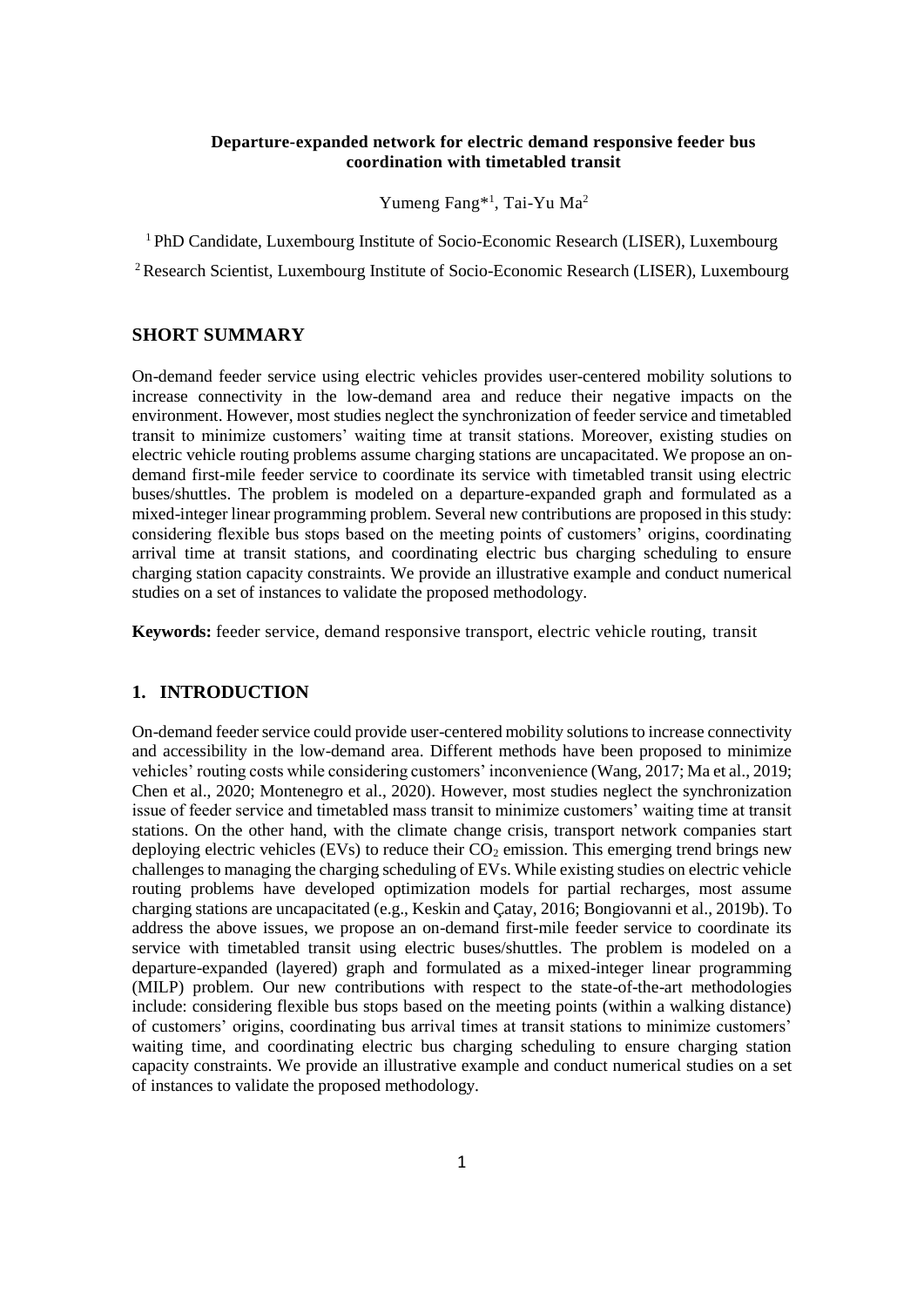# **2. METHODOLOGY**

| <b>Sets</b>                                                                                  |                                                                                                                                                          |
|----------------------------------------------------------------------------------------------|----------------------------------------------------------------------------------------------------------------------------------------------------------|
| $0, N + 1$                                                                                   | Instances of the depot                                                                                                                                   |
| L                                                                                            | Set of $\overline{L}$ departures of trains (layers) with positive ride requests for the planning<br>period, $\mathcal{L} = 1, 2, 3, , \bar{\mathcal{L}}$ |
| G                                                                                            | Set of dummy (artificial) bus nodes $g$ for $\overline{m}$ optional bus stops,                                                                           |
|                                                                                              | $G = \bigcup_{\ell \in \mathcal{L}} G_{\ell}$ , where $G_{\ell} = \{g_1^{\ell}, g_2^{\ell}, , g_m^{\ell}\}$                                              |
| D                                                                                            | Set of dummy (artificial) transit station (transfer) nodes $d$ for $\bar{t}$ transit stations,                                                           |
|                                                                                              | $D = \bigcup_{\ell \in \mathcal{L}} D_{\ell}$ , where $D_{\ell} = \{d_1^{\ell}, d_2^{\ell}, , d_{\bar{\ell}}^{\ell}\}$                                   |
| S                                                                                            | Set of chargers                                                                                                                                          |
| R                                                                                            | Set of customers                                                                                                                                         |
| К                                                                                            | Set of buses                                                                                                                                             |
| V                                                                                            | Set of optional bus stops, transit stations (including their dummies) and chargers,                                                                      |
|                                                                                              | i.e. $V = G \cup D \cup S$                                                                                                                               |
| $V_0, V_{N+1}, V_{0,N+1}$                                                                    | $V_0 = V \cup \{0\}, V_{N+1} = V \cup \{N+1\}, V_{0,N+1} = V \cup \{0,N+1\}$                                                                             |
| $\mathcal{A}_R$                                                                              | Set of walking arcs of customers, <i>i.e.</i> $\mathcal{A}_R = \{(r,j)   r \in R, j \in G_{\ell(d^r)}\}.$                                                |
| А                                                                                            | Set of all arcs, i.e., $A = \{(i, j)   i \in 0, j \in G \cup D \cup N + 1\} \cup \{(i, j)   i \in S \cup D, j \in I\}$                                   |
|                                                                                              | $N + 1$ } ∪ { $(i, j)   i \in S, j \in G \cup N + 1$ } ∪ { $(i, j)   i \in D_{\ell}, j \in S \cup G_{\ell}, \ell \in L, \ell(i)$ <                       |
|                                                                                              | $\ell(j)\} \cup \{(i,j) i \in G_\ell, j \in G_\ell \cup D_\ell, \ell \in \mathcal{L}, \ell(i) = \ell(j)\} \cup \mathcal{A}_R.$                           |
| Parameters                                                                                   |                                                                                                                                                          |
| $W_{ri}$                                                                                     | Walking distance from customer $r$ 's origin location to optional bus stop $j$                                                                           |
| $c_{ij}$                                                                                     | Distance from vertex $i$ to vertex $j$                                                                                                                   |
| $t_{ij}$                                                                                     | Bus travel time from vertex $i$ to vertex $j$                                                                                                            |
| $W_{max}$                                                                                    | Maximum walking distance for customers                                                                                                                   |
| $\boldsymbol{u}$                                                                             | Service duration at optional bus stop                                                                                                                    |
| $q_i$                                                                                        | Change of load at transit stop i                                                                                                                         |
| $Q_{max}$                                                                                    | Capacity of bus                                                                                                                                          |
| $[e^i, l^i]$                                                                                 | Desired time windows at node $i$                                                                                                                         |
| $d^r$                                                                                        | Customers' desired (transit) departure at his/her drop-off transit station, $\forall d^r \in D$                                                          |
| $E_{min}, E_{max}, E_{init}^k$                                                               | Minimum, maximum states of charge (SOC) of buses and the initial SOC of bus $k$<br>Charging rate of charger $s \in S$                                    |
| $\alpha_{\rm s}$<br>β                                                                        | Energy consumption rate per kilometer traveled                                                                                                           |
| M                                                                                            | Big positive number                                                                                                                                      |
| Decision variable                                                                            |                                                                                                                                                          |
| $y_{ri}$                                                                                     | 1 if customer $r$ is assigned to the optional bus stop $i$ , and 0 otherwise                                                                             |
|                                                                                              | 1 if arc $(i, j)$ is traversed by bus k, and 0 otherwise                                                                                                 |
|                                                                                              | 1 if bus k' arrives at charging station s later than bus k, and 0 otherwise                                                                              |
|                                                                                              | 1 if k visit charger s, and 0 otherwise                                                                                                                  |
|                                                                                              | Arrival time of bus $k$ at vertex $i$                                                                                                                    |
| $x_{ij}^k$<br>$h_{kk'}^s$<br>$L_i^k$<br>$A_i^k$<br>$Q_i^k$<br>$H^r$<br>$\tau_s^k$<br>$E_i^k$ | Load of bus $k$ at vertex $i$                                                                                                                            |
|                                                                                              | Ride time of customer $r$                                                                                                                                |
|                                                                                              | Charging duration for bus $k$ at charger $s$                                                                                                             |
|                                                                                              | State of charge of bus $k$ at vertex $i$                                                                                                                 |

The problem settings are as follows. A fleet of homogenous electric buses/shuttles is utilized in a service area to provide on-demand feeder service to connect to a set of transit stations for a planning period. Customers book their service in advance by informing their origin locations, desired drop-off transit stations, and desired departures of their trains. A set of optional bus stops are generated to ensure a maximum walking distance (e.g. 1 km) between customers' origins and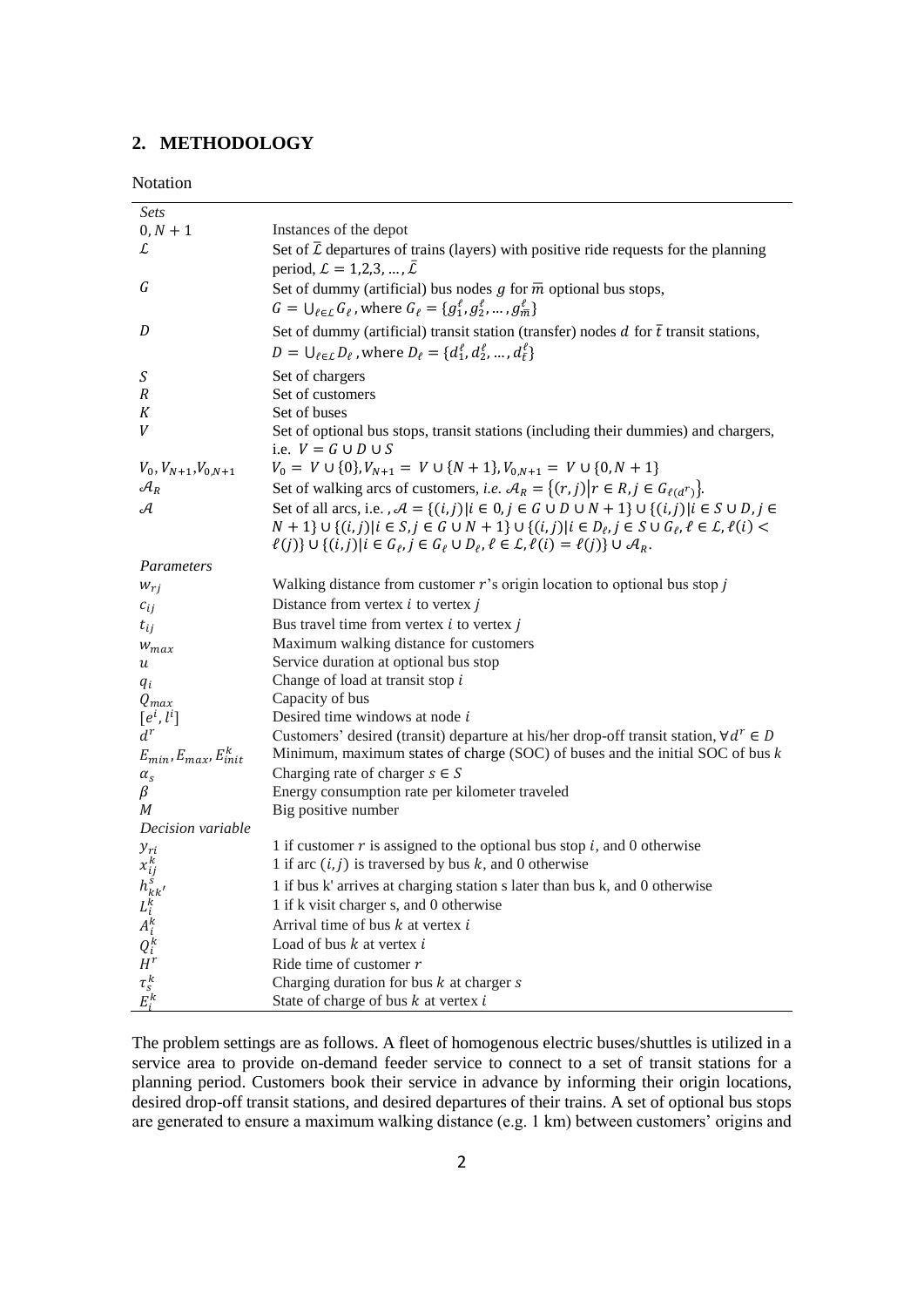optional bus stops. Electric buses start their service at  $\text{depot}(s)$ , visit optional bus stops to pick up customers, and drop them off at transit stops within a maximum waiting time (e.g. 15 minutes) ahead of their desired departures of trains. All customers need to be served. The initial SOCs of buses are heterogeneous at the beginning of the planning period. Buses can visit charging station(s) for recharge only after dropping off all onboard customers. Chargers are heterogeneous and private-owned. We consider partial recharge with linear charging behavior, and the energy consumption is also proportional to the distance traveled. Note that we assume customers are informed in real-time about the arrival times of their buses and no waiting time at their pickup bus stops.

The considered problem is modeled on a directed graph  $G = (\mathcal{V}, \mathcal{A})$ , where  $\mathcal V$  denotes all vertices, and  $A$  the set of edges. The vertices contain the depot (and its dummy), a set of layered dummy nodes for optional bus stops, layered dummy nodes for transit stations, chargers, and customers' origin locations. The definition of vertices  $\nu$  and edges  $\mathcal A$  is presented in Notation. The graph is a transit timetabled departure expanded network in which the number of layers is the same as the number of departures of a served transit line where there are positive customers' ride requests. Buses visit bus stops within the same layer. The problem is formulated as a MILP problem. The objective function (1) minimizes the weighted sum of total bus travel time and charging time, customers' in-vehicle ride time, and customers' waiting time at transit stations. Constraints (2) and (3) state that buses start and end their services at the depot. Constraints (4) and (5) state that buses can be recharged at most once and each bus stop node can be visited at most once. Constraint (6) is the flow conservation at nodes. Constraints (7) and (8) ensure each customer is connected by one bus stop with a walking distance of less than  $w_{max}$ . Constraint (9) states that a bus stop is visited when there are assigned customers. Constraints (10) and (11) ensure buses drop off customers at their desired departure transit nodes, and customers are picked up and dropped off by the same buses. Constraints (12)−(16) state the changes of (customer) load at bus stops and transit stops, and load capacity constraints. Constraint (18)-(19) calculates the customer's ride time. Constraint (20) states buses' time windows constraint at transit stations. Constraints (21)−(25) are buses' SOC capacity constraints, and SOC changes after discharging and charging. Bus arrival time consistency is ensured by constraints (17) and (26). Constraints (27)-(29) states when two buses visit the same charger at the same time, one must wait until the other finishes its charging. Constraints (30)−(33) define the range of all decision variables. Note that all arcs belong to the arc set  $\mathcal{A}$ .

Min 
$$
\lambda_1 \sum_{k \in K} (\sum_{(i,j) \in \mathcal{A} \setminus \mathcal{A}_R} t_{ij} x_{ij}^k + \sum_{s \in S} \tau_s^k) + \lambda_2 \sum_{r \in R} H^r + \lambda_3 \sum_{i \in V} \sum_{j \in D} \sum_{k \in K} (l^j - A_j^k) x_{ij}^k
$$
 (1)

$$
\sum_{j \in N+1, j} x_{0j}^k = 1, \qquad \forall k \in K \tag{2}
$$

$$
\sum_{i=1}^{j \in G \cup \{N+1\}} x_{i,N+1}^k = 1, \qquad \forall k \in K
$$
 (3)

$$
\sum_{i \in \{i\}}^{i \in \{0\} \cup S \cup D} x_{sj}^k \le 1, \qquad \forall k \in K, s \in S
$$
\n<sup>(4)</sup>

$$
\sum_{i \in V} \sum_{i \in V} x_{ij}^k \le 1, \qquad \forall k \in K, j \in G
$$
 (5)

$$
\sum_{i \in V_0} x_{ij}^k - \sum_{i \in V_{N+1}} x_{ji}^k = 0, \qquad \forall k \in K, j \in V
$$
 (6)

$$
\sum_{i \in G}^{N+1} y_{ri} = 1, \qquad \forall r \in R \tag{7}
$$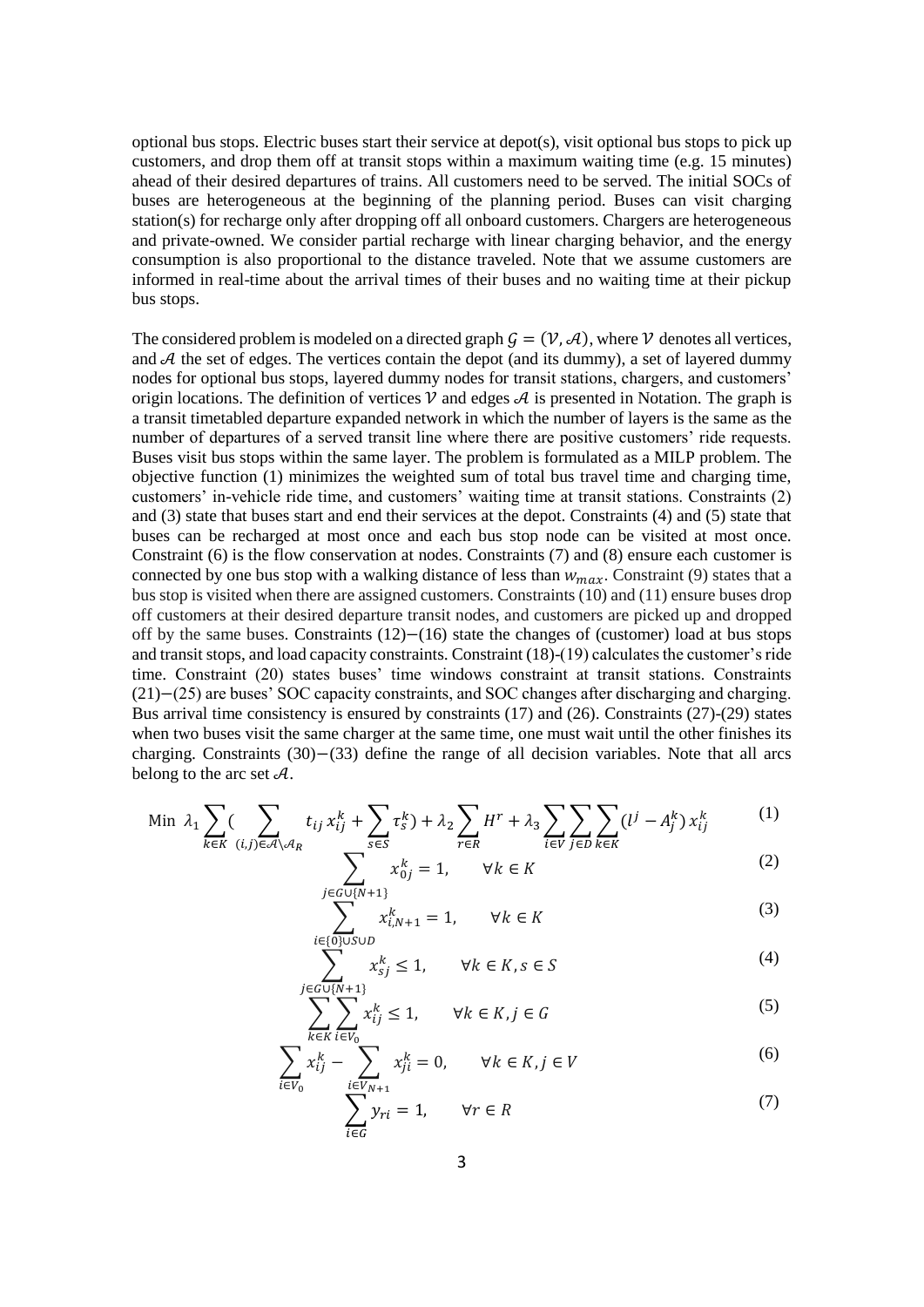$$
\sum_{i \in G} w_{ri} y_{ri} \le w_{max}, \qquad \forall r \in R
$$
\n(8)

$$
\sum_{r \in R} y_{rj} \le M \sum_{i \in V_0} x_{ij}^k, \qquad \forall k \in K, j \in G
$$
\n<sup>(9)</sup>

$$
\sum_{i \in C} x_{id}^k = 1, \qquad \forall k \in K, r \in R
$$
 (10)

$$
\sum_{j \in V_0} x_{ji}^k \ge \sum_{j \in G} x_{jd}^k - M(1 - y_{ri}), \qquad \forall k \in K, i \in G, r \in R
$$
\n
$$
(11)
$$

$$
Q_j^k \ge Q_i^k + \sum_{r \in R} y_{rj} - M(1 - x_{ij}^k), \qquad \forall k \in K, i \in V_0, j \in G
$$
 (12)

$$
Q_j^k \le Q_i^k + \sum_{r \in R}^{N} y_{rj} + M(1 - x_{ij}^k), \qquad \forall k \in K, i \in V_0, j \in G
$$
 (13)

$$
Q_j^k \ge Q_i^k - q_j - M(1 - x_{ij}^k), \qquad \forall k \in K, i \in G, j \in D
$$
\n
$$
Q_j^k \le Q_j^k \qquad \dots \qquad M(1 - x_{ij}^k) \qquad \dots \qquad M(1 - x_{ij}^k) \qquad \dots \qquad (15)
$$

$$
Q_j^k \le Q_i^k - q_j + M(1 - x_{ij}^k), \qquad \forall k \in K, i \in G, j \in D
$$
 (15)

#### $0 \le Q_i^k \le Q_{max}, \qquad \forall k \in K, i \in V_{0,N+1}$ (16)

$$
0 \le Q_i^* \le Q_{max}, \qquad \forall k \in K, i \in V_{0,N+1}
$$
\n
$$
A_j^k \ge A_i^k + t_{ij} + u - M(1 - x_{ij}^k), \qquad \forall k \in K, i \in V \setminus S, j \in V_{N+1}
$$
\n
$$
H^r > A_{sr}^k - A_r^k - u - M(1 - x_{si}) \qquad \forall k \in K, r \in R, i \in G
$$
\n
$$
(18)
$$

$$
r \ge A_{d}^{k} - A_{i}^{k} - u - M(1 - y_{ri}), \qquad \forall k \in K, r \in R, i \in G
$$
\n
$$
r \le A_{i}^{k} - A_{i}^{k} - u + M(1 - y_{ri}), \qquad \forall k \in K, r \in R, i \in G
$$
\n
$$
(18)
$$

$$
H^r \le A_d^k - A_i^k - u + M(1 - y_{ri}), \qquad \forall k \in K, r \in R, i \in G \tag{19}
$$

- $e^i \le A_i^k \le l^i, \qquad \forall k \in K, i \in D$  (20)
	- $E_0^k = E_{init}^k$ ,  $\forall k \in K$  (21)

$$
E_{min} \le E_i^k \le E_{max}, \qquad \forall k \in K, i \in V
$$
\n
$$
(22)
$$
\n
$$
(23)
$$

$$
E_j^k \ge E_i^k - \beta c_{ij} - M(1 - x_{ij}^k), \qquad \forall k \in K, i \in V_0 \setminus S, j \in V_{N+1}
$$
\n
$$
E_j^k \le E_j^k - \beta c_{ij} + M(1 - x_{ij}^k), \qquad \forall k \in K, i \in V_0 \setminus S, j \in V_{N+1}
$$
\n
$$
(23)
$$

$$
E_j^k \le E_i^k - \beta c_{ij} + M(1 - x_{ij}^k), \qquad \forall k \in K, i \in V_0 \setminus S, j \in V_{N+1}
$$
(24)

$$
E_j^k \ge E_s^k + \alpha_s \tau_s^k - \beta c_{sj} - M(1 - x_{sj}^k), \qquad \forall k \in K, s \in S, j \in G
$$
\n
$$
(25)
$$

$$
A_j^k \ge A_s^k + \tau_s^k + t_{sj} - M(1 - \tau_{sj}^k), \qquad \forall k \in K, s \in S, j \in G
$$
\n
$$
(26)
$$

$$
L_s^k = \sum_{j \in G} x_{sj}^k, \qquad \forall k \in K, s \in S \tag{27}
$$

$$
A_{s}^{k} - M\left(2 - L_{s}^{k} - L_{s}^{k'}\right) - M\left(1 - h_{kk'}^{s}\right) \le A_{s}^{k'}, \qquad \forall k, k' \in K, s \in S, k \ne k' \tag{28}
$$
\n
$$
A_{s}^{k'} \ge A_{s}^{k} + \tau_{s}^{k} - M(1 - h_{kk'}^{s}), \qquad \forall k, k' \in K, s \in S, k \ne k' \tag{29}
$$

$$
\geq A_{S}^{k} + \tau_{S}^{k} - M(1 - h_{kk'}^{s}), \qquad \forall k, k' \in K, s \in S, k \neq k' \tag{29}
$$

$$
x_{ij}^k \in \{0,1\}, \qquad \forall k \in K, i, j \in V_{0,N+1}
$$
\n(30)

$$
y_{ri} \in \{0,1\}, \qquad \forall k \in K, r \in R, i \in G \tag{31}
$$

$$
h_{kk'}^s \in \{0,1\}, L_s^k \in \{0,1\}, \qquad \forall k, k' \in K, s \in S, k \neq k'
$$
 (32)

$$
\tau_s^k \ge 0, H^r \ge 0, A_i^k \ge 0, \qquad \forall k \in K, s \in S, r \in R, i \in V_{0,N+1}
$$
\n(33)

# **3. RESULTS AND DISCUSSION**

We illustrate the proposed modeling approach on a small example and validate it on a set of numerical test instances. We use the Gurobi solver to find the optimal solution using a laptop with Intel i5-7200U CPU, 2 Cores, and 8GB memory. The parameter setting is presented in Table 1. Figure 1 shows the illustrative example. There are 8 customers, 3 bus stops, 2 electric buses with low initial SOCs, one slow charger (22kW, charger 1), one fast charger (50kW, charger 2), and one transit station. Three bus stops scatter around the depot, and there is at least one bus stop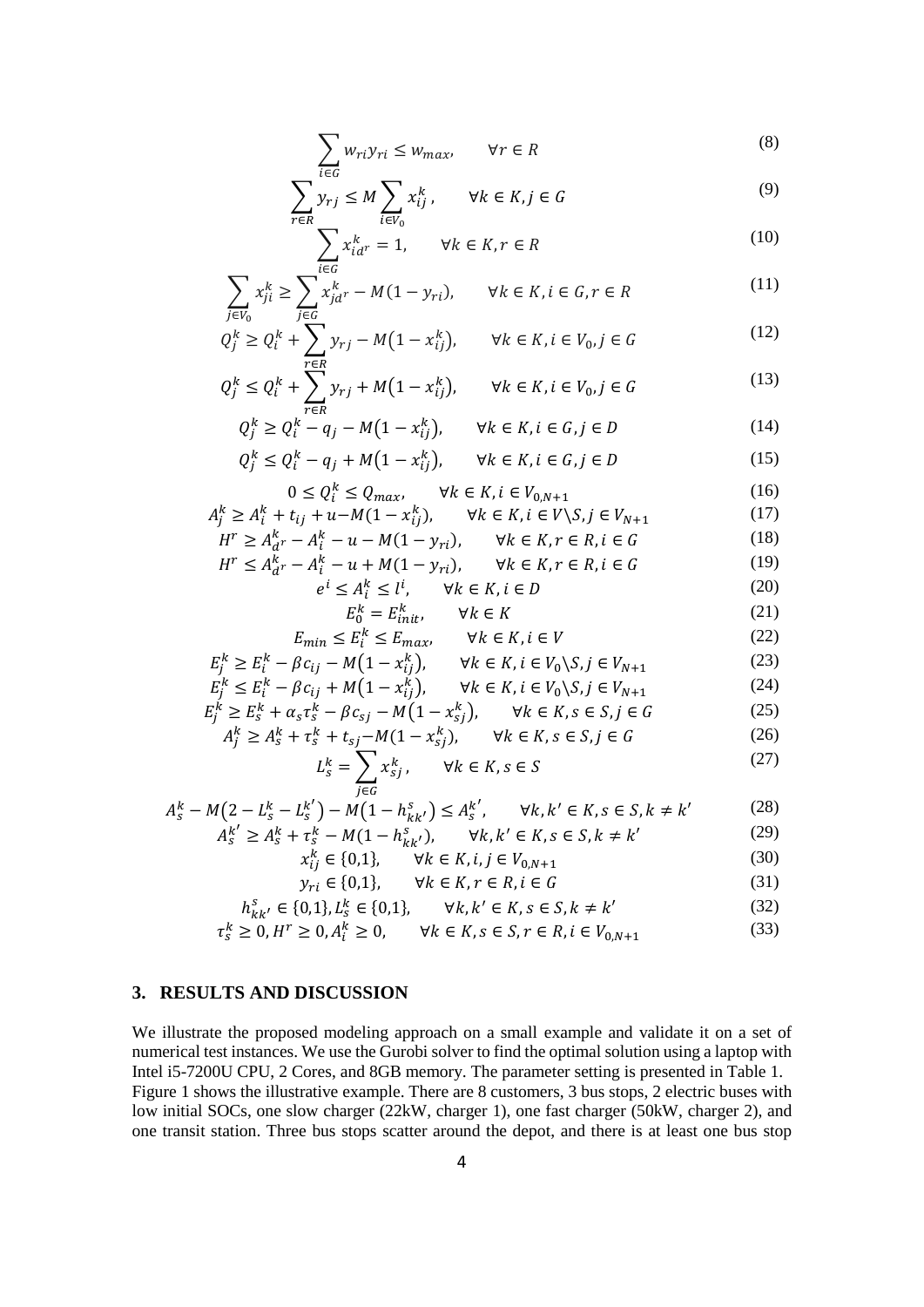within maximum walking distance near customers. Two chargers are at the same location as the depot while the transit stop is 500 meters from them. There are eight departures from 6 a.m. with a frequency of every 30 minutes, so we generate eight layers accordingly. Within each layer, a dummy node is created for each bus stop and transit stop. Before solving the model, we also did pre-processing by eliminating the layers without customer requests (layer 2, 3, 4 and 6) and removing unnecessary arcs accordingly. The result of this example shows that customers are assigned to the bus stops that minimize the objective function. Buses only visit those stops to pick up customers and drop them off at transit stops dummies with their preferred departure time. Both buses visit charger 2 (fast charger) one after another without overlapping.

| <b>Parameter</b>                  | <b>Value</b>                                |
|-----------------------------------|---------------------------------------------|
| $W_{max}$                         | 1 kilometer                                 |
| $\boldsymbol{u}$                  | 1 minute                                    |
| $Q_{max}$                         | 10 passengers/bus                           |
| $\alpha_1, \alpha_2$              | $22kW/h$ , $50kW/h$                         |
| β                                 | $0.2387$ kW/km                              |
| $d^r$                             | Randomly generated from 1 to 8              |
| $E_{init}^k$                      | Randomly distributed between 50%-80% of     |
|                                   | maximum battery capacity (35.8 kWh)         |
| $E_{min}$                         | 3.58 kWh (10% of maximum battery capacity)  |
| $E_{max}$                         | 28.64 kWh (80% of maximum battery capacity) |
| Bus speed                         | 50 km/hour                                  |
| Maximum battery capacity          | 35.8 kWh                                    |
| $\lambda_1, \lambda_2, \lambda_3$ |                                             |
| М                                 | 1000                                        |

### **Table 1: Parameter setting**



## **Figure 1. Illustrative example**

To test the optimization model, we conduct 10 numerical tests as shown in Table 2. The location of bus stops is randomly generated around the depot within 6 km. We also randomly create customer requests with at least one bus stop near customers within the maximum walking distance. Table 2 shows that computational time to find optimal solutions increases dramatically with the size of the test instances.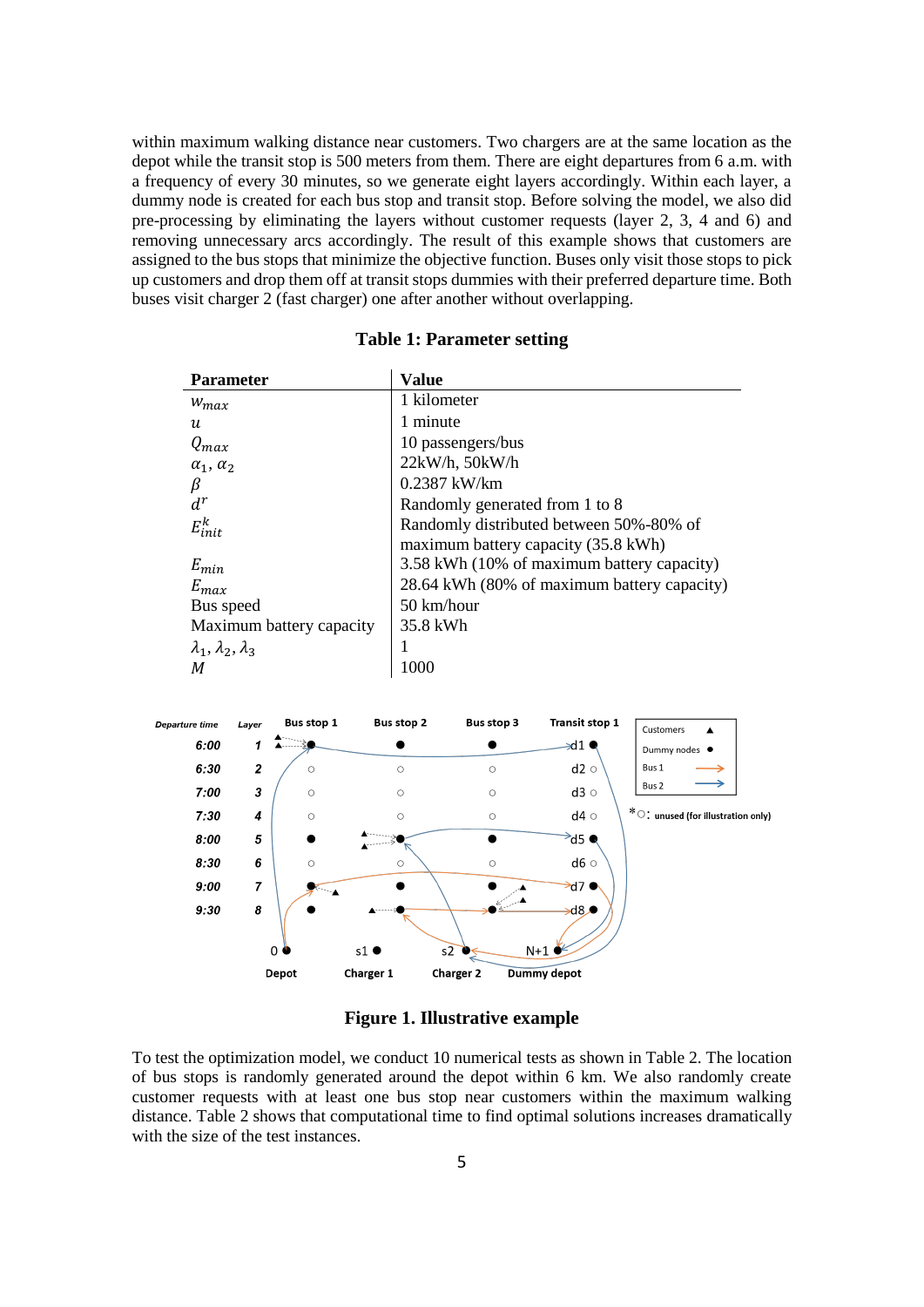| Number of | Number of          | Number of | <b>Optimal solution</b> | Computational |
|-----------|--------------------|-----------|-------------------------|---------------|
| customers | optional bus stops | vehicles  | (minutes)               | time (sec.)   |
|           |                    |           | 21.2                    | 0.0           |
|           |                    |           | 97.1                    | 0.1           |
| 12        |                    | ി         | 186.0                   | 14.2          |
| 14        |                    | ◠         | 215.4                   | 8.1           |
| 16        |                    | ⌒         | 165.6                   | 15.7          |
| 16        |                    | 3         | 203.4                   | 36.6          |
| 20        |                    | ာ         | 392.7                   | 936.5         |
| 20        |                    | 3         | 290.9                   | 2381.4        |
| 20        |                    | 3         | 305.7                   | 10321.6       |
| 30        |                    | 3         | N.A                     | $>3$ hours    |

### **Table 2: Numerical results**

#### **4. CONCLUSIONS**

We propose a new electric on-demand feeder bus service using meeting points to reduce operator's cost and consider bus arrival time synchronization with timetabled mass transit. The problem is modeled on a (transit timetabled) departure-expanded network to minimize the weighted sum of bus operational time (travel time and charging time), customer riding time, and early arrival with respect to customer's desired departure at transit stations. A MILP model is proposed by considering partial recharge with individual charger's capacity and occupation constraint, which is tested by a couple of instances. The computational results on a set of test instances show that customers arrive at the transit station before their preferred departure time, and buses visit chargers without overlapping. Further studies are ongoing, including solving a set of larger test instances by the commercial solver to obtain optimal solutions. We will propose new heuristics (e.g., guided local research or adaptive large neighborhood search) to solve large problems efficiently for its realistic applications. The results will be presented at the conference.

#### **ACKNOWLEDGMENT**

This work was supported by the Luxembourg National Research Fund (C20/SC/14703944).

## **REFERENCES**

- Bongiovanni C., Kaspi M., Geroliminis N. 2019. The electric autonomous dial-a-ride problem. *Transportation Research Part B,* Vol. 122, pp. 436–456.
- Chen S.,Wang H., Meng Q. 2020. Solving the first-mile ridesharing problem using autonomous vehicles. *Computer-Aided Civil and Infrastructure Engineering*, Vol.35, No.1, pp. 45–60.
- Keskin M., Çatay B. 2016. Partial recharge strategies for the electric vehicle routing problem with time windows. *Transportation Research Part C*, Vol. 65, pp. 111–127.
- Ma T.Y., Rasulkhani S., Chow J.Y.J., Klein S. 2019. A dynamic ridesharing dispatch and idle vehicle repositioning strategy with integrated transit transfers. *Transportation Research Part E*, Vol. 128, pp. 417–442.